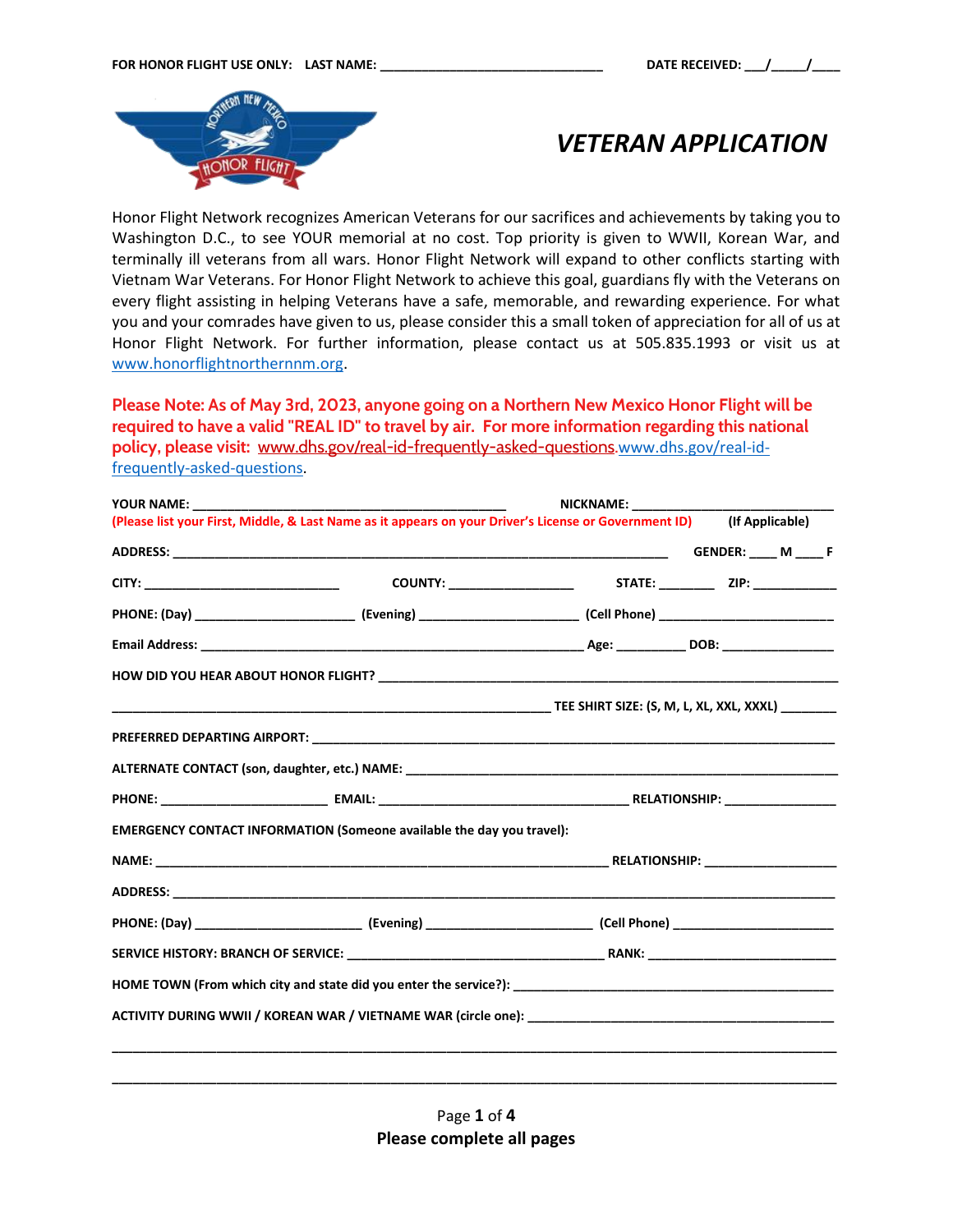### **REQUIRED MEDICAL INFORMATION**

**INFORMATION PROVIDED WILL NOT DISQUALIFY YOU. IT PERMITS US TO ASSESS THE SUPPORT WE NEED DURING THE TRIP. THIS INFORMATION WILL REMAIN CONFIDENTIAL WITH HONOR FLIGHT AND MEDICAL PERSONNEL ONLY.** 

| Do you use mobility equipment? YES NO If YES, please circle devise: CANE WALKER                                                                                                                                                                      |                         |                   | <b>WHEELCHAIR</b>       | <b>SCOOTER</b> |
|------------------------------------------------------------------------------------------------------------------------------------------------------------------------------------------------------------------------------------------------------|-------------------------|-------------------|-------------------------|----------------|
| <b>MEDICATION</b>                                                                                                                                                                                                                                    | <b>HOW OFTEN TAKEN?</b> | <b>MEDICATION</b> | <b>TAKEN HOW OFTEN?</b> |                |
|                                                                                                                                                                                                                                                      |                         |                   |                         |                |
|                                                                                                                                                                                                                                                      |                         |                   |                         |                |
|                                                                                                                                                                                                                                                      |                         |                   |                         |                |
| Do you have a history of seizures? YES NO Please describe what type (i.e: grand mal, petit mal, other)                                                                                                                                               |                         |                   |                         |                |
| When was your last seizure? _______ If within the past 5 years, it is STRONGLY advised you discuss the trip with your private<br>physician!                                                                                                          |                         |                   |                         |                |
| Do you have problems with <b>Motion Sickness</b> (sea or air)? YES NO If YES, is it controlled with medications? YES NO                                                                                                                              |                         |                   |                         |                |
| If motion sickness is not controlled with medications, it is STRONGLY advised you to discuss the trip with your private physician!                                                                                                                   |                         |                   |                         |                |
|                                                                                                                                                                                                                                                      |                         |                   |                         |                |
| Do you use a home nebulizer machine? YES NO If YES, you are <b>STRONGLY</b> encouraged to discuss the trip with your private<br>physician concerning the use of portable hand-held nebulizers during the trip.                                       |                         |                   |                         |                |
| Do you use Oxygen at any time? YES NO If YES, you will need your private physician to write a prescription for oxygen to be<br>used during the flight and the teur. Make sure the preserintion includes the frequency and flow rates for your owners |                         |                   |                         |                |

used during the flight and the tour. Make sure the prescription includes the frequency and flow rates for your oxygen requirements. If a POC (Portable Oxygen Concentrator) is rented for the trip. HFNNM will reimburse the cost of the rental only (up to \$300).

Do you have a **Problem Walking** the length of a football field without assistance? YES NO If YES, please describe the reason (i.e.: lung problems, arthritis, heart problems, etc.): \_\_\_\_\_\_\_\_\_\_\_\_\_\_\_\_\_\_\_\_\_\_\_\_

Do you have a **History of Open Head Injuries, Sinus Problems, or Ear Problems**? YES NO If YES, have you flown since the open head injury, sinus, or ear problems occurred? YES NO If YES, did you have any problems? YES NO If YES, it is **STRONGLY** advised you discuss the trip with your private physician. If you have NOT flown since the open head injury, sinus, or ear problems, again, we **STRONGLY** advise you to discuss the trip with your private physician.

Do you have a **Urostomy or Colostomy Bag**? YES NO If YES, please make sure the bag is vented prior to the flight. If you do not know if your bag is vented, it is **STRONGLY** advised that you discuss this issue with your private physician.

\_\_\_\_\_\_\_\_\_\_\_\_\_\_\_\_\_\_\_\_\_\_\_\_\_\_\_\_\_\_\_\_\_\_\_\_\_\_\_\_\_\_\_\_\_\_\_\_\_\_\_\_\_\_\_\_\_\_\_\_\_\_\_\_\_\_\_\_\_\_\_\_\_\_\_\_\_\_\_\_\_\_\_\_\_\_\_\_\_\_\_\_\_\_\_\_\_\_\_\_\_\_\_\_ \_\_\_\_\_\_\_\_\_\_\_\_\_\_\_\_\_\_\_\_\_\_\_\_\_\_\_\_\_\_\_\_\_\_\_\_\_\_\_\_\_\_\_\_\_\_\_\_\_\_\_\_\_\_\_\_\_\_\_\_\_\_\_\_\_\_\_\_\_\_\_\_\_\_\_\_\_\_\_\_\_\_\_\_\_\_\_\_\_\_\_\_\_\_\_\_\_\_\_\_\_\_\_\_ \_\_\_\_\_\_\_\_\_\_\_\_\_\_\_\_\_\_\_\_\_\_\_\_\_\_\_\_\_\_\_\_\_\_\_\_\_\_\_\_\_\_\_\_\_\_\_\_\_\_\_\_\_\_\_\_\_\_\_\_\_\_\_\_\_\_\_\_\_\_\_\_\_\_\_\_\_\_\_\_\_\_\_\_\_\_\_\_\_\_\_\_\_\_\_\_\_\_\_\_\_\_\_\_ \_\_\_\_\_\_\_\_\_\_\_\_\_\_\_\_\_\_\_\_\_\_\_\_\_\_\_\_\_\_\_\_\_\_\_\_\_\_\_\_\_\_\_\_\_\_\_\_\_\_\_\_\_\_\_\_\_\_\_\_\_\_\_\_\_\_\_\_\_\_\_\_\_\_\_\_\_\_\_\_\_\_\_\_\_\_\_\_\_\_\_\_\_\_\_\_\_\_\_\_\_\_\_\_

Additional Comments or Concerns: \_\_\_\_\_\_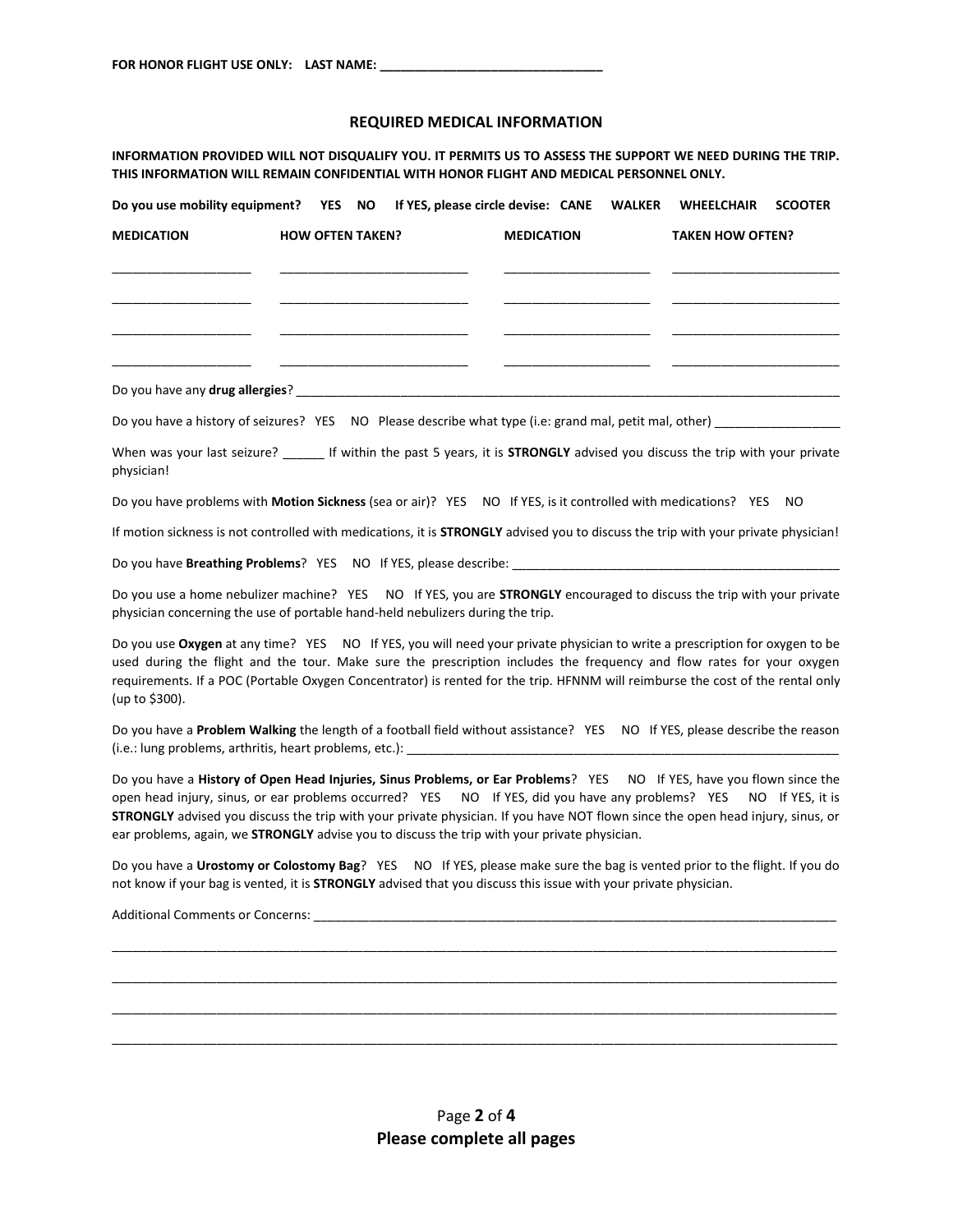#### **PLEASE REVIEW CAREFULLY AND SIGN:**

The undersigned acknowledges and agrees that:

- 1. As photographic and video equipment are frequently used to memorialize and document Honor Flight trips and events, his/her image may appear in a public forum, such as the media or website, to acknowledge, promote or advance the work of the Honor Flight program. I hereby release the photographer and Honor Flight from all claims and liability relating to said photographs or video clips. I hereby give permission for my images captured during Honor Flight activities through video, photo, or other media, to be used solely for the purposes of Honor Flight promotional material and publications and waive any rights or compensation or ownership thereto.
- 2. I further state that medical insurance is the responsibility of the veteran, and I understand that neither Honor Flight nor the provider of free private aircraft ("Flight Provider") provides medical care. I understand that I accept all risks associated with travel and other Honor Flight Network activities and will not hold Honor Flight, the Flight Provider, or any person appearing or quoted in any advertisement or public service announcement for or on behalf of Honor Flight responsible for any injuries incurred by me while participating in the Honor Flight program.

| Signature of Applicant                                                                              | Date                                                                                                                                                                          |  |  |  |
|-----------------------------------------------------------------------------------------------------|-------------------------------------------------------------------------------------------------------------------------------------------------------------------------------|--|--|--|
|                                                                                                     | (Applications submitted by email or completed by another person are still required to be signed by the veteran listed on the<br>application prior to the actual flight date.) |  |  |  |
| If a person other than the applicant is completing this application, please complete the following: |                                                                                                                                                                               |  |  |  |
| Name of person completing the application                                                           | Relationship to Applicant                                                                                                                                                     |  |  |  |
| Signature of person completing the application                                                      | Date                                                                                                                                                                          |  |  |  |
| Phone number                                                                                        |                                                                                                                                                                               |  |  |  |
|                                                                                                     | PLEASE SUBMIT THIS APPLICATION ALONG WITH A COPY OF YOUR DD214 TO:                                                                                                            |  |  |  |
|                                                                                                     | Honor Flight of Northern New Mexico<br><b>ATTN: Veteran Application</b><br>P.O. Box 14103<br>Albuquerque, NM 87191                                                            |  |  |  |

**FAX TO:** 505-835-1993

**EMAIL TO:** [INFO@HFNNM.ORG](mailto:INFO@HFNNM.ORG)

# Page **3** of **4 Please complete all pages**